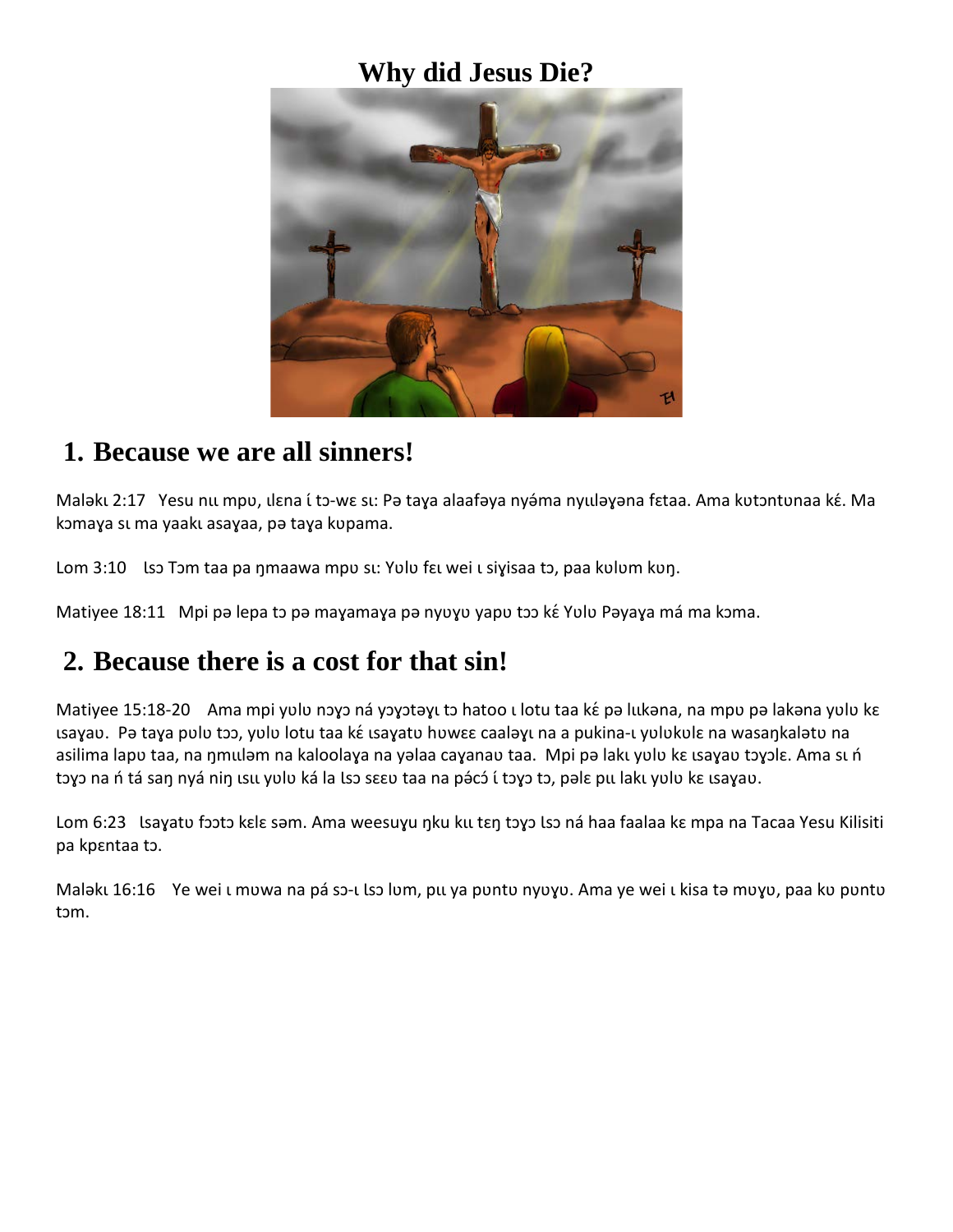

**There is a cost for sin!**

# **3. Because Jesus died and paid for our sins on the cross!**

Matiyee 1:21 Uká lulu apalu pəyaya, na n yaa-kɛ su Yesu. Pə taya pulu, pəyaya nkɛ kaa waasəna ka yəlaa kɛ pa ɩsaɣatʋ taa.

Lom 5:8 Paa na mpu lso ná hula-tuyu usəna tənaya u soola-tu to. Kilisiti səpa tá too paa na tə ké asayaa to.

Yohaanı 3:16 Pə taya pulu, lso soola yəlaa tənaya sosom, haləna í caŋ í ha ı Pəyaya ıkpamlɛ, sı pa təna mpa paa tən ka tɔm tɔ, pá taa sɪ, ama pá hiki weesuyu nku ku tɛn tɔ.

Matiyee 18:11 Mpi pə lepa to pə mayamaya pə nyuyu yapu too ké Yulu Pəyaya má ma koma.

# **4. Salvation is a free gift, not by good works. You must take God's word for it, and trust Jesus alone!**

Tillaa Tǝmlɛ 4:12 U tike tǝkoŋ ı yakǝna yǝlaa nyɔɔŋ. Pǝ taɣa pʋlʋ, hǝtɛ tǝnɛ tǝ paasi, lɛntɛ fɛı antulinya tǝna taa nte lso hula yalaa su tá yaa-tɛ na pá ya tá nyoon tɔ.

Ɩfeesu 2:8-9 Pə taɣa pʋlʋ Ɩsɔ pɛɛlɛɛ tɔɔ kɛ́pə yapa mə nyɔɔŋ na ɩ́tɛmna-ɩ na mə taa tɔɣɔ pə lapa mpʋ. Na mpu unu pə lapa tɔ pə ta luna mə mayamaya mə kin, ama lsɔ hatɛ kɛ́. Pə taya mə uwulɛ tɔɔ, pə tɔɔ ılɛ nɔyɔlu i taa kɔɔ na ɩ́sa tɩ.

Titu 3:5 ulεna ί ya-tu. Le pa taya tá tama kusiyisee tɔɔ. Ama tá patɔɔtəlɛ kɛ ι wiiwa na ί la mpu. Lsɔ lum mpi pa sɔ-tʋ na Feesuyu Naŋŋtʋ náá wɛ pə taa na í layasəyı-tv na tə́ pəsəyı kufama na tə́ tɔŋ tɔntɛ kufatɛ tɔ mpəyı ı yapəna-tʋ.

# **5. We must put our faith and trust in Christ alone!**

Malǝkı 9:23 Tǝnaɣa Yesu tɔma-ı sı: Pepe tɔɔ kɛ́n tɔŋ sɪ ye ma pǝsǝɣı? Ye yʋlʋ tɛma ɪ taa na lsɔ, pʋlʋ fɛɪ mpi ɪ kpisiɣi tɔ.